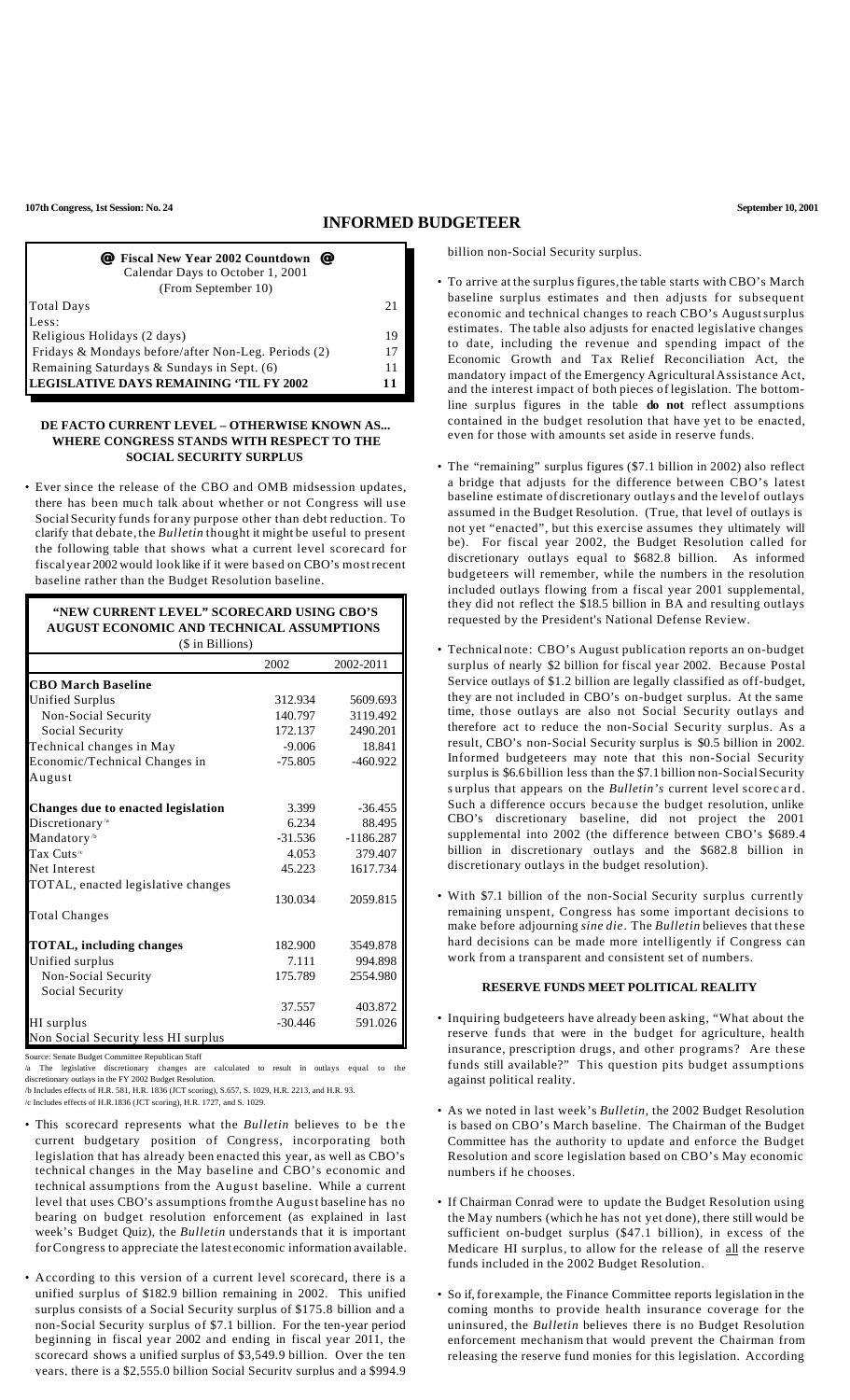to the May CBO numbers, the release of these funds would not cause the on-budget surplus to fall below the level of the Medicare HI surplus.

• But what about political reality? CBO's August numbers show that there is only a \$7.1 billion non-Social Security surplus still available in 2002. Reflecting the August baseline, this "new current level" could be said to already be past the so-called Medicare surplus by \$30 billion, not counting any of the reserve funds.

| <b>SENATE MANDATORY RESERVE FUNDS</b><br>in the FY 2002 BUDGET RESOLUTION <sup>/a</sup><br>(\$ in Billions) |          |           |  |
|-------------------------------------------------------------------------------------------------------------|----------|-----------|--|
| Reserve Fund                                                                                                | 2002     | 2002-2011 |  |
| Agriculture                                                                                                 |          |           |  |
| <b>BA</b>                                                                                                   | $\Omega$ | 66.150    |  |
| <b>OT</b>                                                                                                   | $\theta$ | 66.150    |  |
| Family Opportunity Act                                                                                      |          |           |  |
| <b>BA</b>                                                                                                   | 0.240    | 7.995     |  |
| $\overline{O}$                                                                                              | 0.144    | 7.356     |  |
| Health Insurance for the Uninsured                                                                          |          |           |  |
| <b>BA</b>                                                                                                   | 8.000    | 28.000    |  |
| <b>OT</b>                                                                                                   | 8.000    | 28.000    |  |
| Medicare                                                                                                    |          |           |  |
| <b>BA</b>                                                                                                   | 0        | 300.000   |  |
| <b>OT</b>                                                                                                   | $\Omega$ | 300.000   |  |
| Medicare - Home Health                                                                                      |          |           |  |
| <b>BA</b>                                                                                                   | $\Omega$ | 13.699    |  |
| OT                                                                                                          | $\Omega$ | 13.699    |  |
| <b>Student Loan Technical</b>                                                                               |          |           |  |
| <b>BA</b>                                                                                                   | $-0.060$ | 9.735     |  |
| <b>OT</b>                                                                                                   | $-0.055$ | 8.295     |  |
| TOTAL, Mandatory Reserve Funds <sup>16</sup>                                                                |          |           |  |
| <b>BA</b>                                                                                                   | 8.180    | 425.579   |  |
| <b>OT</b>                                                                                                   | 8.089    | 423.500   |  |
| "Current Level-Type"                                                                                        |          |           |  |
| <b>On-Budget Surplus less HI Surplus</b>                                                                    | 47.088   | 1,070.383 |  |
| (Based on CBO's revised May<br>baseline)                                                                    |          |           |  |

Source: SBC Republican Staff, based on CBO's May baseline

/a With the exception of the Medicare Reserve, every reserve fund in the FY 2002 Budget Resolution stipulates that release of the reserve is contingent upon a Budget Committee determination that the legislation, when taken together with all other previously enacted legislation, does not reduce the on-budget surplus below the level of the Medicare Hospital Insurance Trust Fund.

/b In addition to the mandatory reserve funds listed here, the FY 2002 Budget Re solution also adopted a discretionary reserve fund in the Senate that allows for additional resources for defense nding in response to the recommendations of the President's National Defense Review. This review recommends an additional \$18.5 billion in BA for 2002, with resulting outlays of \$11.4 billion.

- So if the Finance Committee reports legislation on the uninsured, there is no authority for the Chairman of the Budget Committee to withhold amounts in the reserve fund. However, given bipartisan pledges to reduce debt by at least the amount of the Social Security surplus, the question of whether to release reserve funds is less a budgetary question than a political one: Will the Congress enact assumptions of the Budget Resolution even if it means the unified surplus will be less than the Social Security surplus?
- To answer the initial question: The reserve fund monies are "available" under the rules set out by the budget resolution, but Congress must grapple with the question of whether policies such as a prescription drug benefit or health insurance for the uninsured are more important than the pledge to use SocialSecurity surpluses exclusively for debt reduction.

## **Budget Quiz**

Question: Given the most recent estimates of the 2002 surplus, does

the President have any real hope of getting the \$18.5 billion in additional funds he has requested for discretionary defense spending under the terms of the 2002 budget resolution? Can the Chairman of the Senate Budget Committee really do anything to prevent it?

Answer:The short answers are "yes"and "no" respectively, at least as long as there are 60 votes in the Senate to do so. And – it should be no surprise to anyone – the long answers may also be the same.

The language of section 217 of the FY 2002 budget resolution – Defense Reserve fund in the Senate – contains the ubiquitous "Medicare surplus prohibition", which prohibits any release of funds under that section if doing so would cause the on-budget surplus to be less than the Medicare HI surplus (which is the case with all reserve funds, except Medicare/Rx drugs). Nonetheless, it is important to note that under certain scenarios, the section 217 reserve fund could be easily made moot by the practical application of section 203 of the resolution. Section 203 sets out a mechanism for increasing the limits on discretionary spending.

Considerthis scenario:the discretionary caps remain at their current statutory levels (\$549 in BA and \$572 in outlays, according to CBO) during the consideration of all the appropriation bills, except the Defense or the Labor, Health and Human Services appropriation bills. Then, on one of these last appropriation bills, the statutory caps are increased to a levelthat accommodates the additional \$18.5 billion in BA for defense as well as an amount to bring non-defense spending up to the assumptions in the budget resolution (or picture this -- an even a greater amount for non-defense programs as well). At the same time, the section 203(c) firewalls in the Senate are also amended to reflect the additional spending.

Now what does the Budget Committee Chairman do? The language of section 203(b) grants the Chairman the general authority to increase the overall 302(a) allocation to the Appropriations Committee once the statutory caps have been increased. Note, that there is no "Medicare surplus prohibition" language in section 203. Will the Chairman refuse to increase the allocation to the full extent permitted by law? If he refuses, will the Senate back him up and fail to waive the inevitable Budget Act point of order (section 302(f)) that would lie against the not-yet-enacted appropriation bills? Note that the President will have signed into law the cap increase – so there will be no sequester. Or does the vehicle containing the cap increase actually provide in the law itself for a new 302(a)allocation, thus totally bypassing the Chairman's role in adjusting the 302(a) allocation? *We wonder*.

#### **THE SURPLUS MONSTER**